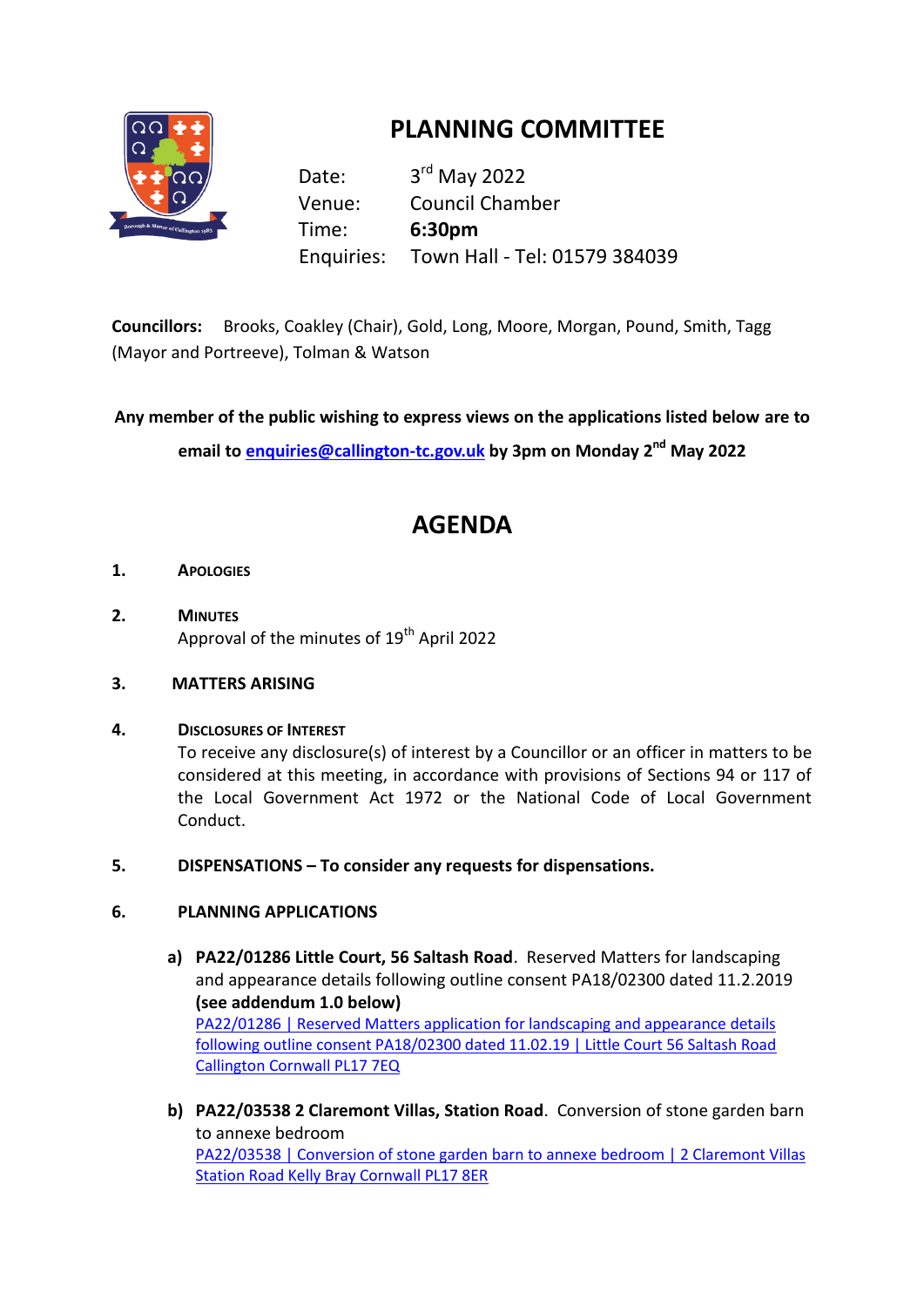- **c) PA22/02503 Sans Souci, South Hill Road**. Change of Use of previously approved extension to include holiday letting. **(see addendum 2.0 below)** [PA22/02503 | Change of use of previously approved extension \(PA21/07697\) to include](https://planning.cornwall.gov.uk/online-applications/applicationDetails.do?activeTab=documents&keyVal=R8KOUNFG1OU00&prevPage=inTray)  [holiday letting. | Sans Souci South Hill Road Callington Cornwall PL17 7LG](https://planning.cornwall.gov.uk/online-applications/applicationDetails.do?activeTab=documents&keyVal=R8KOUNFG1OU00&prevPage=inTray)
- **d) PA22/01135 Haye House, Haye Road**. Listed Building Consent for the re-roofing of property, remedial repair to chimneys, installation of replacement windows, replacement rainwater goods, repair to Bell Tower and associated works [PA22/01135 | Listed Building Consent for the re-roofing of property, remedial repair to](https://planning.cornwall.gov.uk/online-applications/applicationDetails.do?activeTab=documents&keyVal=R6W0MMFGIK800&prevPage=inTray)  [chimneys, installation of replacement roof windows, replacement rainwater goods,](https://planning.cornwall.gov.uk/online-applications/applicationDetails.do?activeTab=documents&keyVal=R6W0MMFGIK800&prevPage=inTray)  [repairs to Bell Tower and associated works. | Haye House Haye Road Callington](https://planning.cornwall.gov.uk/online-applications/applicationDetails.do?activeTab=documents&keyVal=R6W0MMFGIK800&prevPage=inTray)  [Cornwall PL17 7JN](https://planning.cornwall.gov.uk/online-applications/applicationDetails.do?activeTab=documents&keyVal=R6W0MMFGIK800&prevPage=inTray)
- **e) PA22/02925 Barn Owl Lodge West Frogwell Farm**. Certificate of lawfulness for existing construction of building and use as residential dwelling house (known as 'Barn Owl Lodge') (deferred at the Planning Committee meeting on  $19<sup>th</sup>$  April)
- **f) PA22/03607 Old Bakehouse Lane, Land At Liskeard Road**. Outline application for up to 2 single storey dwelling-houses with all matters reserved, except siting and access [PA22/03607 | Outline application for up to 2 single storey dwelling-houses with all matters](https://planning.cornwall.gov.uk/online-applications/applicationDetails.do?activeTab=documents&keyVal=RA7U7JFGL4H00)  [reserved, except siting and access | Old Bakehouse Lane, Land At Liskeard Road Callington](https://planning.cornwall.gov.uk/online-applications/applicationDetails.do?activeTab=documents&keyVal=RA7U7JFGL4H00)  [Cornwall PL17 7RA](https://planning.cornwall.gov.uk/online-applications/applicationDetails.do?activeTab=documents&keyVal=RA7U7JFGL4H00)
- **g) PA22/03848 Land North East Of Moss Side Farm Tavistock Road Callington**  Non-material amendment in respect of decision notice PA21/11074 dated 04.04.2022: Plot 4-12, 15-17, 36-38 - Entrance porches amended; Plot 18 - Window sill raised to allow for stair handrail; Plot 20, 26 - Overall width of unit increased by 300mm and garage door repositioned; Plot 21, 24, 25, 29, 30, 44 - Rear garage door repositioned; Plot 22 - Rear garage door repositioned and kitchen window sill raised; Plot 23 - Rear garage door repositioned and entrance porch amended; Plot 28 - Rear garage door repositioned and timber cladding changed to brick; Plot 31-32 - Side and rear elevations changed to render, plot 32 handed, entrance porch amended and gable windows amended; Plot 33-35 - Entrance porch amended and plot 35 moved forward to align rear wall with plot 34; Plot 39-40 - Plot 40 handed, entrance porch amended and gable end windows amended; Plot 41 - Gable end window added and entrance porch amended; Plot 42-43 - Rear and side elevations changed to render, plot 43 handed, entrance porch amended and gable end windows amended; and Plot 45-46 - Plot 45 handed, porch and gable windows amended and brick/render arrangement amended.

[PA22/03848 | Non-material amendment in respect of decision notice PA21/11074 dated](https://planning.cornwall.gov.uk/online-applications/applicationDetails.do?activeTab=documents&keyVal=RAOFHIFGGI400)  04.04.2022: Plot 4-12, 15-17, 36-38 - [Entrance porches amended; Plot 18 -](https://planning.cornwall.gov.uk/online-applications/applicationDetails.do?activeTab=documents&keyVal=RAOFHIFGGI400) Window sill raised to allow for stair handrail; Plot 20, 26 - [Overall width of unit increased by 300mm and](https://planning.cornwall.gov.uk/online-applications/applicationDetails.do?activeTab=documents&keyVal=RAOFHIFGGI400)  [garage door repositioned; Plot 21, 24, 25, 29, 30, 44 -](https://planning.cornwall.gov.uk/online-applications/applicationDetails.do?activeTab=documents&keyVal=RAOFHIFGGI400) Rear garage door repositioned; Plot 22 - [Rear garage door repositioned and kitchen window sill raised; Plot 23 -](https://planning.cornwall.gov.uk/online-applications/applicationDetails.do?activeTab=documents&keyVal=RAOFHIFGGI400) Rear garage door [repositioned and entrance porch amended; Plot 28 -](https://planning.cornwall.gov.uk/online-applications/applicationDetails.do?activeTab=documents&keyVal=RAOFHIFGGI400) Rear garage door repositioned and [timber cladding changed to brick; Plot 31-32 -](https://planning.cornwall.gov.uk/online-applications/applicationDetails.do?activeTab=documents&keyVal=RAOFHIFGGI400) Side and rear elevations changed to render, [plot 32 handed, entrance porch amended and gable windows amended; Plot 33-35 -](https://planning.cornwall.gov.uk/online-applications/applicationDetails.do?activeTab=documents&keyVal=RAOFHIFGGI400)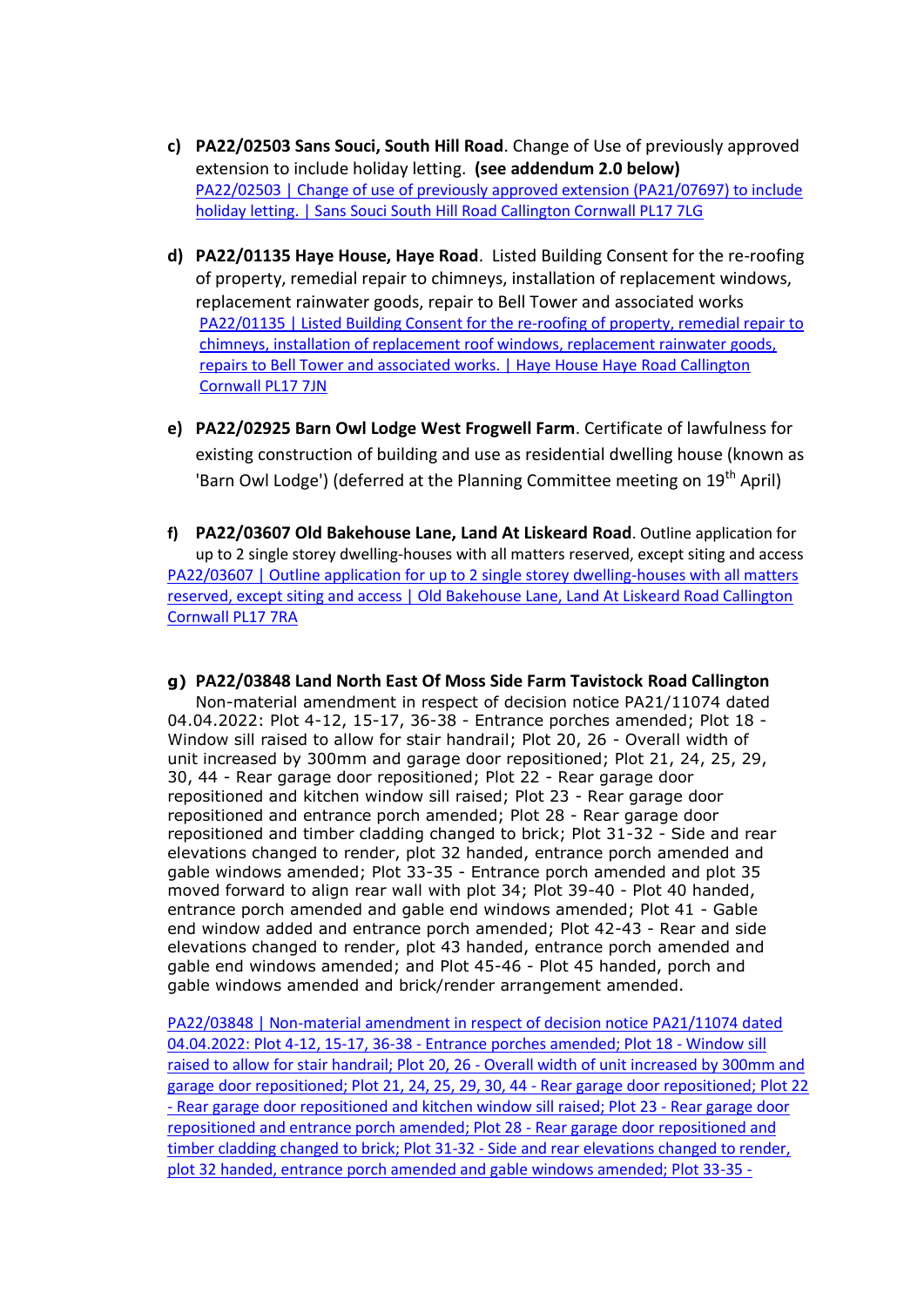[Entrance porch amended and plot 35 moved forward to align rear wall with plot 34; Plot 39-](https://planning.cornwall.gov.uk/online-applications/applicationDetails.do?activeTab=documents&keyVal=RAOFHIFGGI400) 40 - [Plot 40 handed, entrance porch amended and gable end windows amended; Plot 41 -](https://planning.cornwall.gov.uk/online-applications/applicationDetails.do?activeTab=documents&keyVal=RAOFHIFGGI400) [Gable end window added and entrance porch amended; Plot 42-43 -](https://planning.cornwall.gov.uk/online-applications/applicationDetails.do?activeTab=documents&keyVal=RAOFHIFGGI400) Rear and side [elevations changed to render, plot 43 handed, entrance porch amended and gable end](https://planning.cornwall.gov.uk/online-applications/applicationDetails.do?activeTab=documents&keyVal=RAOFHIFGGI400)  windows amended; and Plot 45-46 - [Plot 45 handed, porch and gable windows amended and](https://planning.cornwall.gov.uk/online-applications/applicationDetails.do?activeTab=documents&keyVal=RAOFHIFGGI400)  [brick/render arrangement amended. | Land North East Of Moss Side Farm Tavistock Road](https://planning.cornwall.gov.uk/online-applications/applicationDetails.do?activeTab=documents&keyVal=RAOFHIFGGI400)  [Callington Cornwall](https://planning.cornwall.gov.uk/online-applications/applicationDetails.do?activeTab=documents&keyVal=RAOFHIFGGI400)

#### **7. DECISIONS**

- **a) PA21/08158 24 - 25 Fore Street Callington Cornwall PL17 7AD** Demolition of stores/shop area and renovations to existing flats and construction of two flats and two shops. **APPROVED**
- **b) PA22/00090 24 Fore Street Callington PL17 7AD** Change of use from hairdressers to hot food takeaway. **APPROVED**
- **c) PA22/01172 Callington Self Storage Ltd Tinners Way Moss Side Industrial Estate Callington Cornwall.** Construction of building comprising of two workshop/industrial units. **APPROVED**
- **d) PA22/01488 14 Fowey Crescent Callington Cornwall PL17 7PJ.** Proposed bedroom and living room extension. **APPROVED**
- **e) PA22/00463/PREAPP Blight Broad And Skinnard 1 - 2 George Place Haye Road Callington Cornwall.** Pre-application advice for up to 28 (No.) dwellings, including redevelopment of the existing building at George Place itself. **Closed - advice given**
- **8. FOR NOTING** Update on CIL payments

#### **9. CONTRARY DECISIONS FOR RECONSIDERATION**

To consider any comments from the relevant case officers of the Planning Authority for applications that are due to be determined which are likely to result in a decision that is contrary to that of this Planning Committee.

#### **10. ANY OTHER URGENT BUSINESS**

Jo Taylor Town Clerk 27<sup>th</sup> April 2022